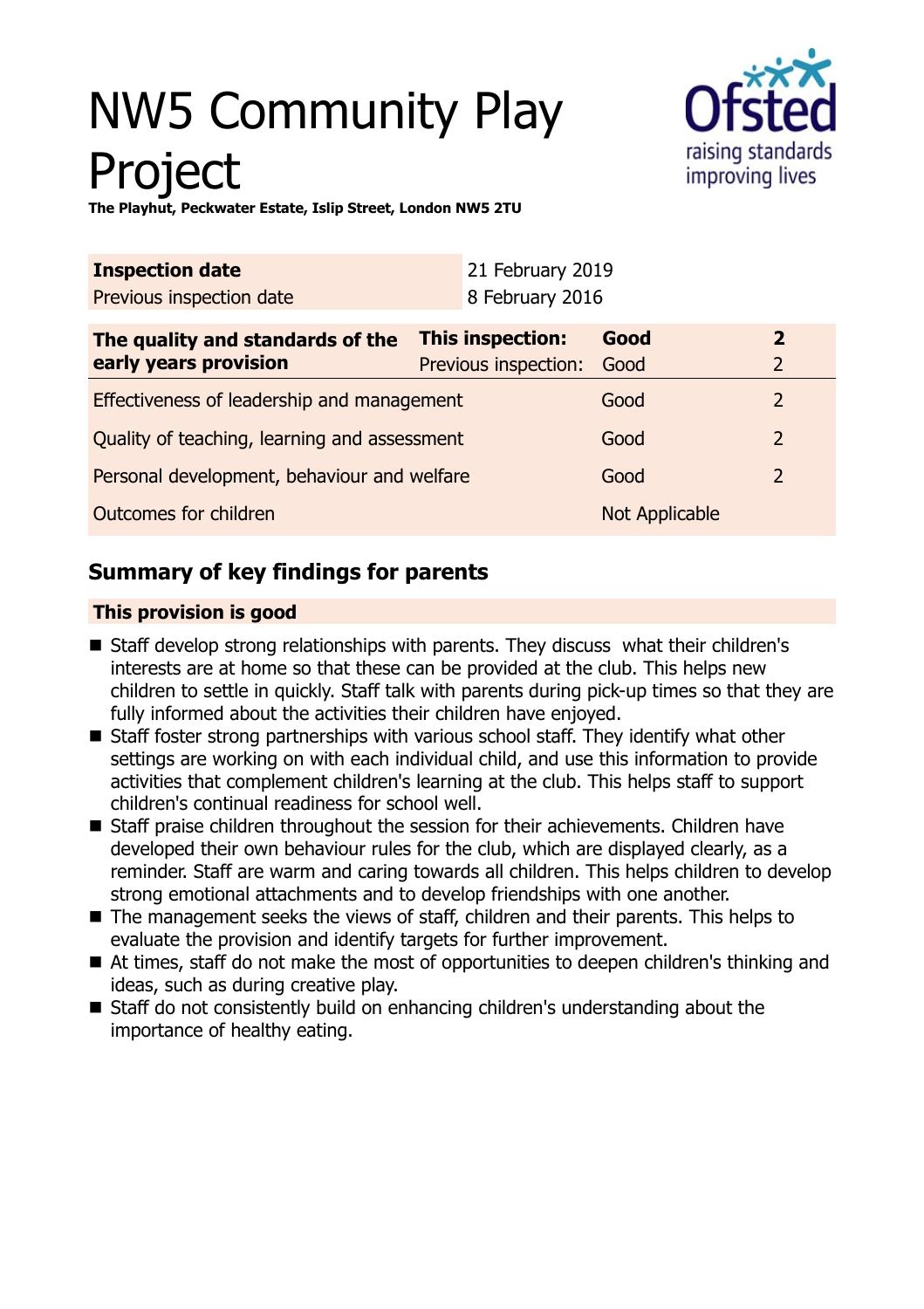# **What the setting needs to do to improve further**

## **To further improve the quality of the early years provision the provider should:**

- increase opportunities to help children think deeply and explore ideas during child-initiated play
- **n** provide more consistent support to help enhance children's understanding of the benefits of healthy eating.

## **Inspection activities**

- The inspector observed activities and the interactions between the staff and children.
- $\blacksquare$  The inspector spoke to members of the management team, staff and children at appropriate times.
- $\blacksquare$  The inspector carried out a joint observation with the manager and discussed the activities provided.
- The inspector held a meeting with the manager. She looked at relevant documentation and evidence of the suitability of staff working in the club.
- $\blacksquare$  The inspector spoke to parents and took account of their views.

#### **Inspector** Anahita Aderianwalla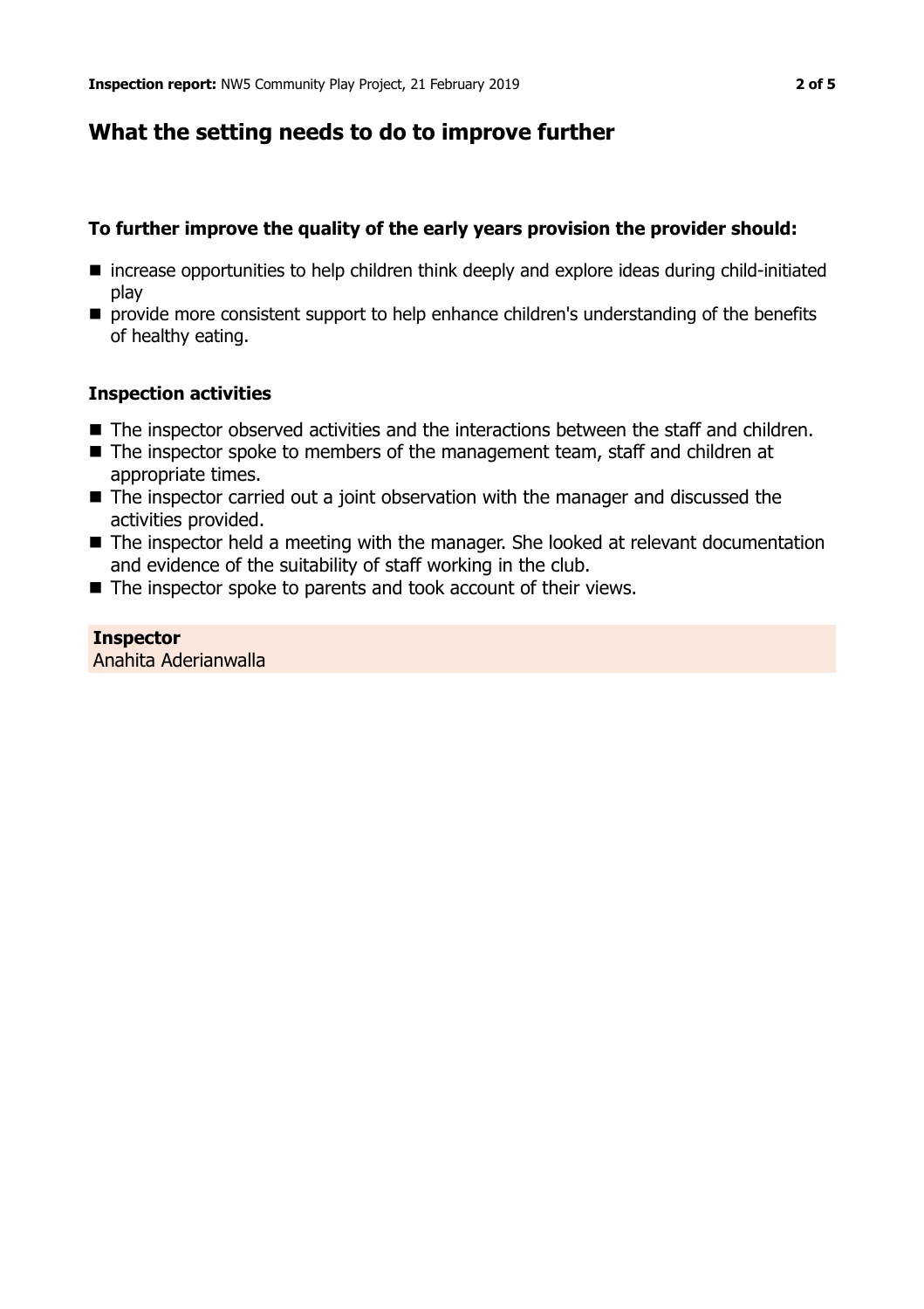# **Inspection findings**

## **Effectiveness of leadership and management is good**

The arrangements for safeguarding are effective. The provider makes sure that the manager and all staff keep their child protection training updated. Staff know the possible signs of abuse and neglect. They know what to do should they have any concerns about a child in their care. Staff robustly check all indoor and outdoor areas before the children arrive. This helps to keep children safe and well. The management team follows robust recruitment procedures to help ensure staff are suitable for their roles. Staff complete induction training and have regular confidential meetings with the manager. This enables them to talk about concerns or worries, their training needs and the children in their care. They are supported well through team meetings to share information about training they have attended. This has had a positive impact on children's engagement in activities.

## **Quality of teaching, learning and assessment is good**

Children explore and investigate their surroundings freely. For instance, they use a range of tools during their art and craft activities as they cut, glue and stick to make their own crowns. As children play, staff encourage younger children to share and take turns as they decorate their crowns with jewels and glitter. This helps to promote children's social skills well. Children demonstrate high levels of confidence and pride as they show off their creations to other staff and children around them. Children explore a range of sensory activities, such as making a zoo using dough and cutters. Here, they learn about shape, sequencing, numbers, and further promote their development in mathematics. Children enjoy practising writing and making home-made books, after listening to their favourite stories with staff. Children also enjoy spending time building with construction resources and know they can display their creations and come back and continue with them, when they wish to.

## **Personal development, behaviour and welfare are good**

Staff make sure that all areas, resources and equipment are well organised so that children can make their own choices during the session. This helps to build on children's independence and confidence in doing things for themselves. Children take manageable risks in their play, under close supervision of the staff. They have good access to several outdoor play areas, and an adventure playground, where they practise their climbing and balancing skills, run around after their friends and play team ball games. These activities help children to enjoy exercise and practise their physical skills.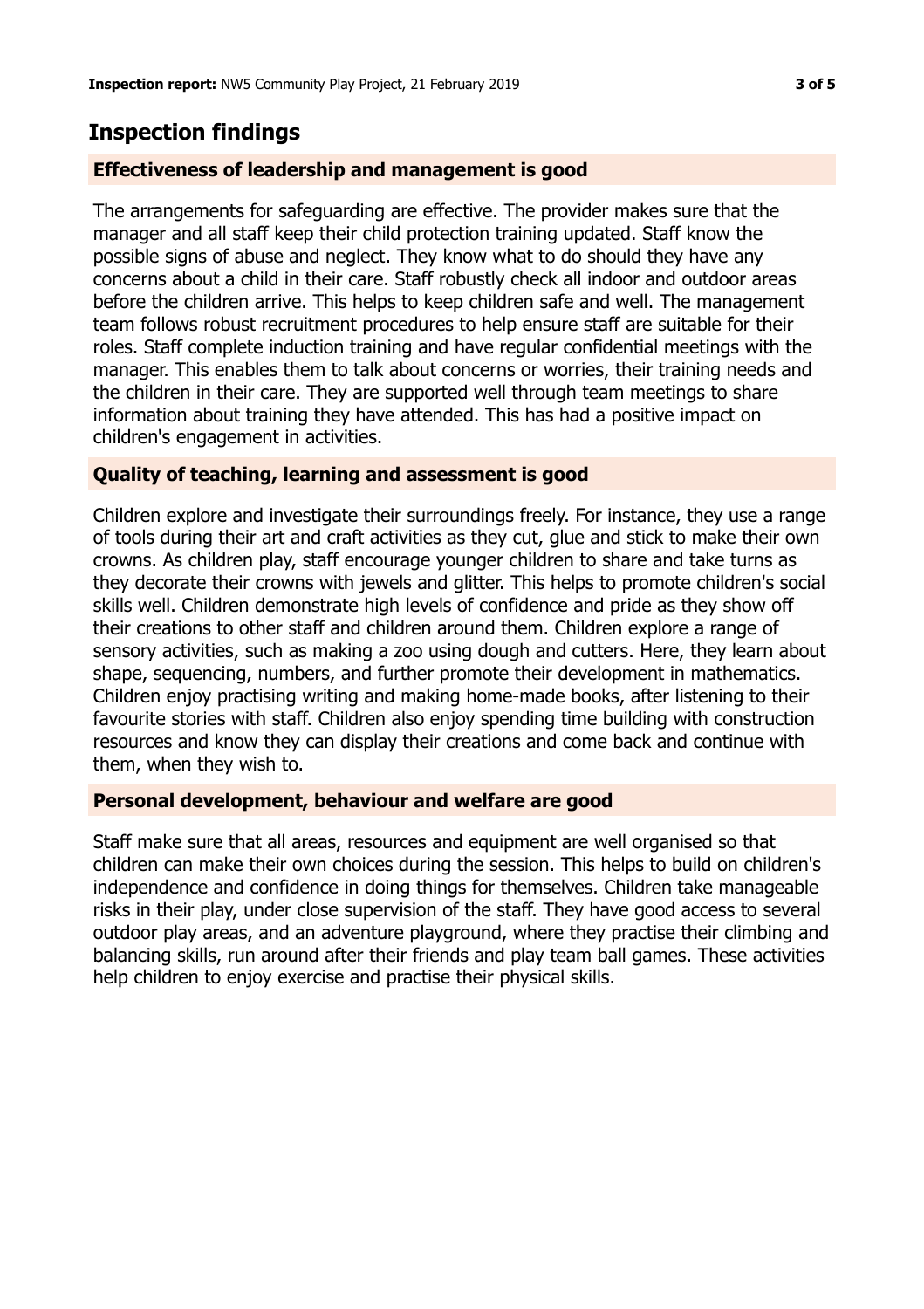# **Setting details**

| Unique reference number                      | 116338                                                                               |  |
|----------------------------------------------|--------------------------------------------------------------------------------------|--|
| <b>Local authority</b>                       | Camden                                                                               |  |
| <b>Inspection number</b>                     | 10072297                                                                             |  |
| <b>Type of provision</b>                     | Childcare on non-domestic premises                                                   |  |
| <b>Registers</b>                             | Early Years Register, Compulsory Childcare<br>Register, Voluntary Childcare Register |  |
| Day care type                                | Out-of-school day care                                                               |  |
| Age range of children                        | $4 - 8$                                                                              |  |
| <b>Total number of places</b>                | 40                                                                                   |  |
| Number of children on roll                   | 59                                                                                   |  |
| Name of registered person                    | NW5 Community Play Project                                                           |  |
| Registered person unique<br>reference number | RP519304                                                                             |  |
| Date of previous inspection                  | 8 February 2016                                                                      |  |
| <b>Telephone number</b>                      | 020 7485 8165                                                                        |  |

The NW5 Community Play Project registered in 1975. It operates in Kentish Town, in the London Borough of Camden. The project is open each weekday from 3.15pm to 6pm during term time and from 10am to 6pm during school holidays. The provider employs 14 staff, including the manager. Of these, eight hold appropriate qualifications.

This inspection was carried out by Ofsted under sections 49 and 50 of the Childcare Act 2006 on the quality and standards of provision that is registered on the Early Years Register. The registered person must ensure that this provision complies with the statutory framework for children's learning, development and care, known as the early years foundation stage.

Any complaints about the inspection or the report should be made following the procedures set out in the quidance *Complaints procedure: raising concerns and making* complaints about Ofsted, which is available from Ofsted's website: www.ofsted.gov.uk. If you would like Ofsted to send you a copy of the guidance, please telephone 0300 123 4234, or email [enquiries@ofsted.gov.uk.](mailto:enquiries@ofsted.gov.uk)